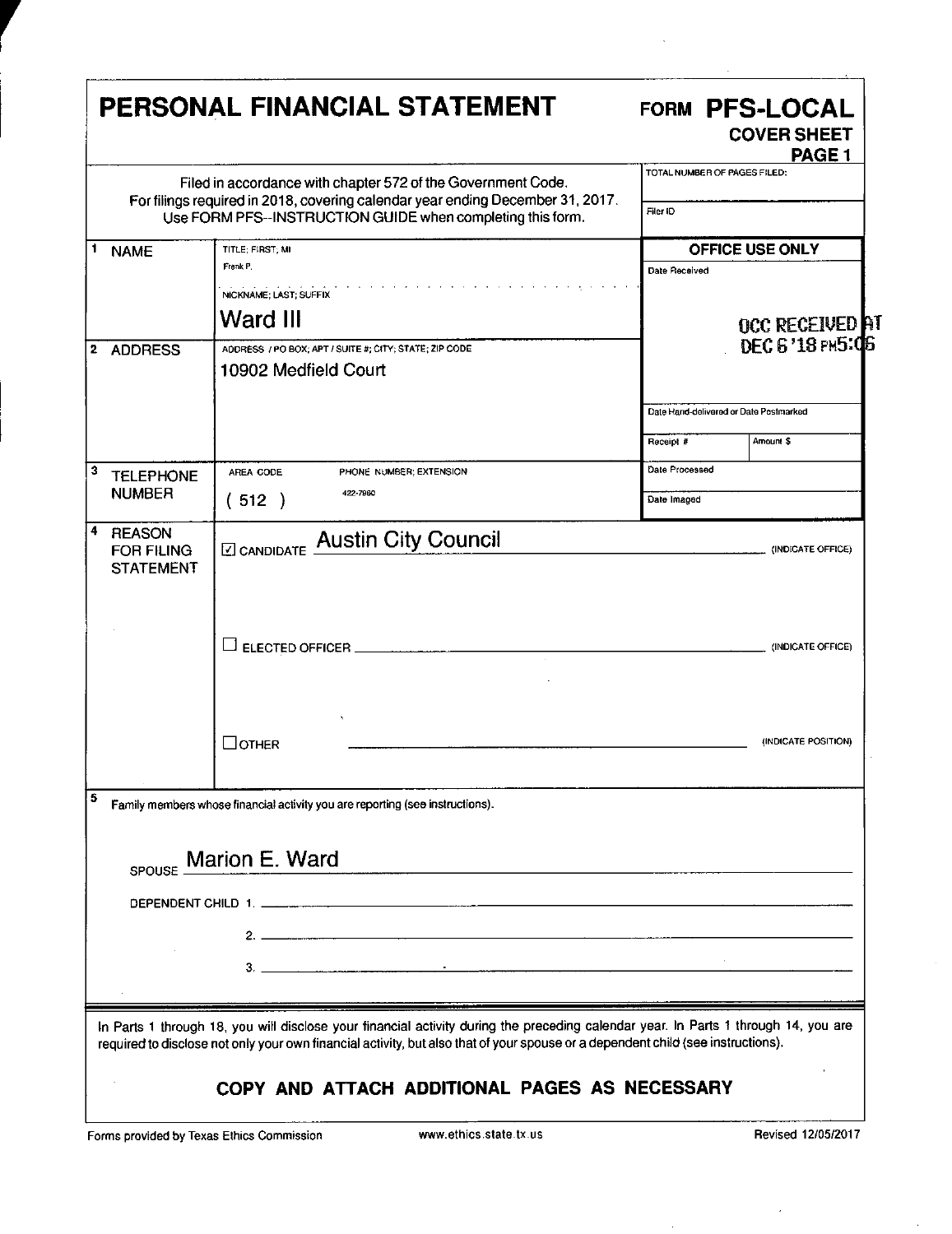# **PERSONAL FINANCIAL STATEMENT COVER SHEET**

**On this page, indicate any Parts of Form PFS that are not applicable to you. If you do not place a check in a box, then**  pages for that Part must be included in the report. If you place a check in a box, do NOT include pages for that **Part in the report.** 

### **6 PARTS NOT APPLICABLE TO FILER**

| N/A Part 1A - Sources of Occupational Income                                           |
|----------------------------------------------------------------------------------------|
| N/A Part 1B - Retainers                                                                |
| N/A Part 2 - Stock                                                                     |
| N/A Part 3 - Bonds, Notes & Other Commercial Paper                                     |
| N/A Part 4 - Mutual Funds                                                              |
| N/A Part 5 - Income from Interest, Dividends, Royalties & Rents                        |
| N/A Part 6 - Personal Notes and Lease Agreements                                       |
| N/A Part 7A - Interests in Real Property                                               |
| N/A Part 7B - Interests in Business Entities                                           |
| N/A Part 8 - Gifts                                                                     |
| N/A Part 9 - Trust Income                                                              |
| N/A Part 10A - Blind Trusts                                                            |
| N/A Part 10B - Trustee Statement                                                       |
| N/A Part 11A - Assets of Business Associations                                         |
| N/A Part 11B - Liabilities of Business Associations                                    |
| N/A Part 12 - Boards and Executive Positions                                           |
| N/A Part 13 - Expenses Accepted Under Honorarium Exception                             |
| N/A Part 14 - Interest in Business in Common with Lobbyist                             |
| N/A Part 15 - Fees Received for Services Rendered to a Lobbyist or Lobbyist's Employer |
| N/A Part 16 - Representation by Legislator Before State Agency                         |
| N/A Part 17 - Benefits Derived from Functions Honoring Public Servant                  |
| N/A Part 18 - Legislative Continuances                                                 |

Forms provided by Texas Ethics Commission www.ethics.state.tx.us Revised 12/05/2017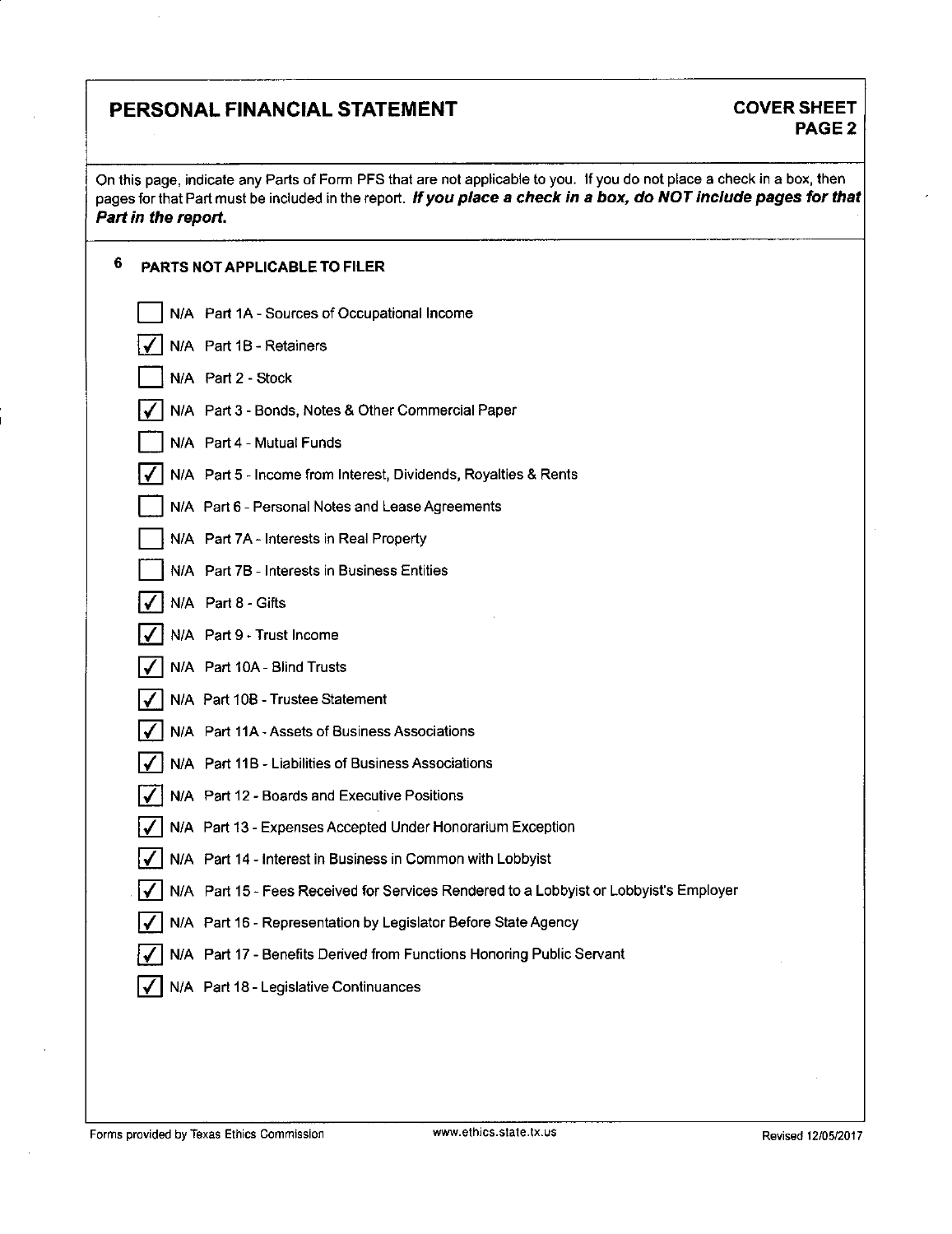# SOURCES OF OCCUPATIONAL INCOME **PART 1A**

If the requested information is not applicable, indicate that on Page 2 of the Cover Sheet, and do NOT include this page in the report.

When reporting information about a dependent child's activity, indicate the child about whom you are reporting by providing the number under which the child is listed on the Cover Sheet.

| 1<br><b>INFORMATION RELATES TO</b>                                | $\Box$ FILER                                                                                                         | $\Box$ SPOUSE                                 | DEPENDENT CHILD                                                          |
|-------------------------------------------------------------------|----------------------------------------------------------------------------------------------------------------------|-----------------------------------------------|--------------------------------------------------------------------------|
| $\mathbf{2}$<br><b>EMPLOYMENT</b><br><b>O</b> EMPLOYED BY ANOTHER | NAME AND ADDRESS OF EMPLOYER / POSITION HELD<br>The Mach 1 Group<br>1122 Colorado St., Suite 100<br>Austin, TX 78701 |                                               |                                                                          |
| SELF-EMPLOYED                                                     |                                                                                                                      |                                               | NATURE OF OCCUPATION                                                     |
| <b>INFORMATION RELATES TO</b>                                     | $\Box$ FILER                                                                                                         | <b>⊡</b> SPOUSE                               | DEPENDENT CHILD                                                          |
| <b>EMPLOYMENT</b>                                                 |                                                                                                                      |                                               | NAME AND ADDRESS OF EMPLOYER / POSITION HELD                             |
| EMPLOYED BY ANOTHER                                               |                                                                                                                      |                                               |                                                                          |
| $\odot$ SELF-EMPLOYED                                             |                                                                                                                      |                                               | NATURE OF OCCUPATION<br>Homemaker (no income derived from this position) |
| <b>INFORMATION RELATES TO</b>                                     | $\square$ filer                                                                                                      | $\Box$ SPOUSE                                 | DEPENDENT CHILD                                                          |
| <b>EMPLOYMENT</b>                                                 |                                                                                                                      |                                               | NAME AND ADDRESS OF EMPLOYER / POSITION HELD                             |
| <b>EMPLOYED BY ANOTHER</b>                                        |                                                                                                                      |                                               |                                                                          |
| SELF-EMPLOYED                                                     |                                                                                                                      |                                               | NATURE OF OCCUPATION                                                     |
|                                                                   |                                                                                                                      | COPY AND ATTACH ADDITIONAL PAGES AS NECESSARY |                                                                          |

Forms provided by Texas Ethics Commission **Revised 12/05/2017** Revised 12/05/2017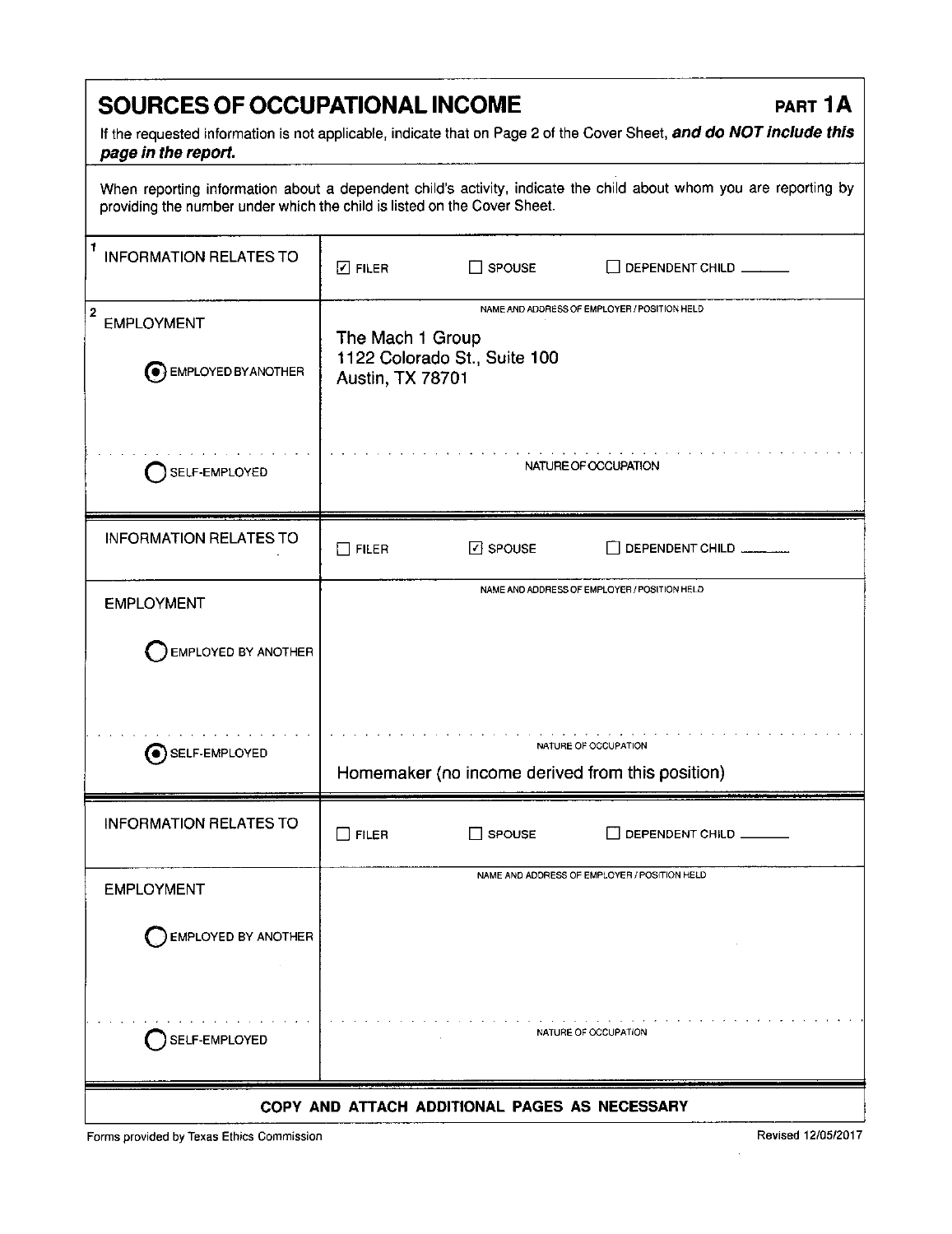If the requested information is not applicable, indicate that on Page 2 of the Cover Sheet, and do NOT include this page in the report.

List each business entity in which you, your spouse, or a dependent child held or acquired stock during the calendar year and indicate the category of the number of shares held or acquired. If some or all of the stock was sold, also indicate the category of the amount of the net gain or loss realized from the sale. For more information, see FORM PFS-INSTRUCTION GUIDE.

When reporting information about a dependent child's activity, indicate the child about whom you are reporting by providing the number under which the child is listed on the Cover Sheet.

| <sup>1</sup> BUSINESS ENTITY           |                                               | <b>BANK OF AMERICA</b>                            |                                                              | <b>NAME</b>           |                                                            |
|----------------------------------------|-----------------------------------------------|---------------------------------------------------|--------------------------------------------------------------|-----------------------|------------------------------------------------------------|
| <sup>2</sup> STOCK HELD OR ACQUIRED BY |                                               | $\Box$ FILER                                      | $\Box$ SPOUSE                                                | DEPENDENT CHILD       |                                                            |
| <sup>3</sup> NUMBER OF SHARES          |                                               | ⊙<br>LESS THAN 100                                | <b>J100 TO 499</b>                                           | 500 TO 999            | 1,000 TO 4,999                                             |
|                                        |                                               | 5,000 TO 9,999                                    | 10,000 OR MORE                                               |                       |                                                            |
| 4 IF SOLD                              | NET GAIN<br>NET LOSS                          | LESS THAN \$5,000                                 | \$5,000--\$9,999                                             |                       | $\bigcirc$ \$10,000--\$24,999 $\bigcirc$ \$25,000--OR MORE |
| <b>BUSINESS ENTITY</b>                 |                                               |                                                   |                                                              | NAME                  |                                                            |
|                                        |                                               | ANNALY CAPITAL MANAGEMENT INC                     |                                                              |                       |                                                            |
| STOCK HELD OR ACQUIRED BY              |                                               | $ V $ filer                                       | <b>SPOUSE</b>                                                | DEPENDENT CHILD       |                                                            |
| <b>NUMBER OF SHARES</b>                |                                               | LESS THAN 100                                     | $\bullet$ 100 TO 499                                         | )500 TO 999           | 1,000 TO 4,999                                             |
|                                        |                                               | 5,000 TO 9,999                                    | 10,000 OR MORE                                               |                       |                                                            |
| IF SOLD                                | NET GAIN<br>NET LOSS                          | LESS THAN \$5,000                                 |                                                              |                       |                                                            |
| <b>BUSINESS ENTITY</b>                 |                                               | <b>NAME</b><br>BERKSHIRE HATHAWAY INC DE CL B NEW |                                                              |                       |                                                            |
|                                        |                                               |                                                   |                                                              |                       |                                                            |
| STOCK HELD OR ACQUIRED BY              |                                               | $\nabla$ FILER                                    | $\Box$ SPOUSE                                                | DEPENDENT CHILD       |                                                            |
| <b>NUMBER OF SHARES</b>                |                                               | <b>D</b> LESS THAN 100                            | <b>( )</b> 100 ТО 499                                        | $\bigcirc$ 500 TO 999 | 1,000 TO 4,999                                             |
|                                        |                                               | 5,000 TO 9,999<br>()                              | $\left( \begin{array}{c} \end{array} \right)$ 10,000 OR MORE |                       |                                                            |
| IF SOLD                                | NET GAIN<br>NET LOSS                          | $\bigcirc$ LESS THAN \$5,000                      | $\bigcap$ \$5,000--\$9,999                                   |                       | \$10,000-\$24,999 325,000-OR MORE                          |
| <b>BUSINESS ENTITY</b>                 |                                               | <b>ISHARES SILVER TRUST</b>                       |                                                              | <b>NAME</b>           |                                                            |
| STOCK HELD OR ACQUIRED BY              |                                               | $\Box$ FILER                                      | <b>SPOUSE</b>                                                | DEPENDENT CHILD       |                                                            |
| <b>NUMBER OF SHARES</b>                |                                               | LESS THAN 100                                     | $\odot$ 100 TO 499                                           | 3500 TO 999           | 1,000 TO 4,999                                             |
|                                        |                                               | 5,000 TO 9,999                                    | $\bigcap$ 10,000 OR MORE                                     |                       |                                                            |
| IF SOLD                                | DNET GAIN<br><b>NET LOSS</b>                  | LESS THAN \$5,000                                 | 35,000--\$9,999                                              |                       | S10,000--\$24,999 325,000--OR MORE                         |
| <b>BUSINESS ENTITY</b>                 |                                               | NAME<br><b>ISHARES MSCI EMERGING MARKETS ETF</b>  |                                                              |                       |                                                            |
| STOCK HELD OR ACQUIRED BY              |                                               | $\boxtimes$ Filer                                 | <b>SPOUSE</b>                                                | DEPENDENT CHILD       |                                                            |
| <b>NUMBER OF SHARES</b>                |                                               | <b>O</b> LESS THAN 100<br>5,000 TO 9,999          | 100 TO 499<br>10,000 OR MORE                                 | 500 TO 999            | 1,000 TO 4,999                                             |
| IF SOLD                                | DNET GAIN<br>NET LOSS                         | <b>LESS THAN \$5,000</b>                          | $\bigcap$ \$5,000--\$9,999                                   |                       | S10,000--\$24,999 325,000--OR MORE                         |
|                                        | COPY AND ATTACH ADDITIONAL PAGES AS NECESSARY |                                                   |                                                              |                       |                                                            |

Forms provided by Texas Ethics Commission **Revised 12/05/2017 Revised 12/05/2017**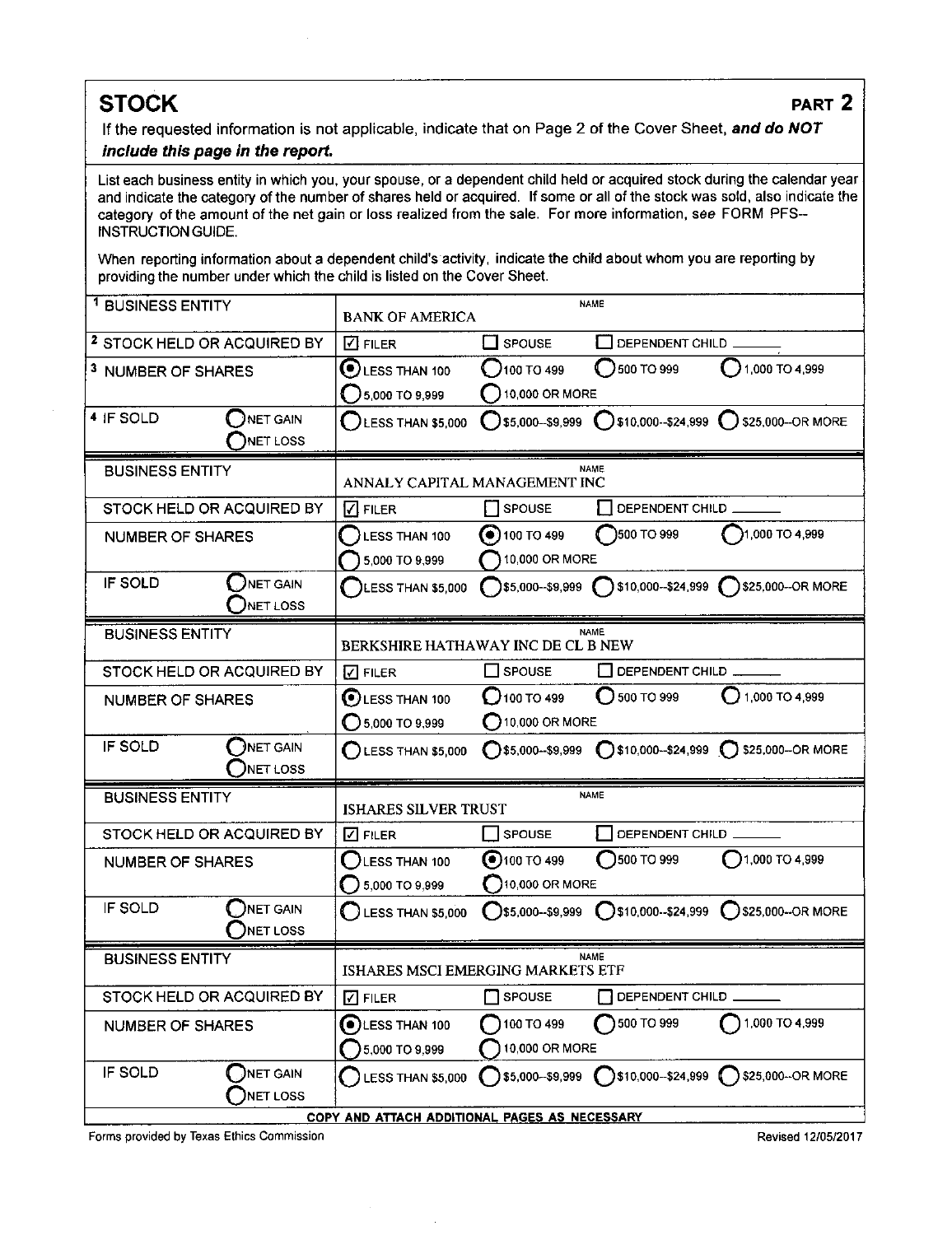**If tine requested information is not applicable, indicate that on Page 2 of the Cover Sheet, and do NOT** 

### **include this page in the report.**

List each business entity in which you, your spouse, or a dependent child held or acquired stock during the calendar year and indicate the category of the number of shares held or acquired. If some or all of the stock was sold, also indicate the category of the amount of the net gain or loss realized from the sale. For more information, see FORM PFS-INSTRUCTION GUIDE.

When reporting information about a dependent child's activity, indicate the child about whom you are reporting by providing the number under which the child is listed on the Cover Sheet.

| <sup>1</sup> BUSINESS ENTITY           |                              | <b>NAME</b><br><b>ISHARES TIPS BOND ETF</b>   |                                 |                           |                                                   |
|----------------------------------------|------------------------------|-----------------------------------------------|---------------------------------|---------------------------|---------------------------------------------------|
| <sup>2</sup> STOCK HELD OR ACQUIRED BY |                              | $\square$ FILER                               | $\mathbf{Z}$ spouse             | DEPENDENT CHILD           |                                                   |
| <sup>3</sup> NUMBER OF SHARES          |                              | $\mathbf{\mathcal{O}}$ LESS THAN 100          | $J$ 100 TO 499                  | 3500 TO 999               | 1,000 TO 4,999                                    |
|                                        |                              | 5,000 TO 9,999                                | 10,000 OR MORE                  |                           |                                                   |
| 4 IF SOLD                              | <b>NET GAIN</b>              | <b>LESS THAN \$5,000</b>                      | \$5,000 - \$9,999               | $999$ \$10,000 - \$24,999 | \$25,000--OR MORE                                 |
|                                        | <b>NET LOSS</b>              |                                               |                                 |                           |                                                   |
| <b>BUSINESS ENTITY</b>                 |                              | POWERSHARES DYNAMIC BUYBACK ACHIEVERS ETF     |                                 | <b>NAME</b>               |                                                   |
| STOCK HELD OR ACQUIRED BY              |                              | <b>FILER</b><br>l 1                           | $\vert \mathbf{v} \vert$ SPOUSE | DEPENDENT CHILD           |                                                   |
| <b>NUMBER OF SHARES</b>                |                              | $\left( \bullet \right)$ LESS THAN 100        | 100 TO 499                      | 3500 TO 999               | 1,000 TO 4,999                                    |
|                                        |                              | 5,000 TO 9,999                                | 10,000 OR MORE                  |                           |                                                   |
| IF SOLD                                | NET GAIN<br>INET LOSS        | LESS THAN \$5,000                             |                                 |                           | 55,000-\$9,999 \$10,000-\$24,999 \$25,000-OR MORE |
| <b>BUSINESS ENTITY</b>                 |                              |                                               |                                 | <b>NAME</b>               |                                                   |
|                                        |                              | POWERSHARES DYNAMIC BIOTECH & GENOME ETF      |                                 |                           |                                                   |
| STOCK HELD OR ACQUIRED BY              |                              | $\Box$ FILER                                  | <b>Z</b> SPOUSE                 | DEPENDENT CHILD           |                                                   |
| <b>NUMBER OF SHARES</b>                |                              | $\odot$ LESS THAN 100                         | 100 TO 499                      | 500 TO 999                | 1,000 TO 4,999                                    |
|                                        |                              | $\bigcirc$ 5,000 TO 9,999                     | $\bigcirc$ 10,000 OR MORE       |                           |                                                   |
| IF SOLD                                | <b>ONET GAIN</b><br>NET LOSS | $\bigcirc$ LESS THAN \$5,000                  | $\bigcirc$ \$5,000-\$9,999      |                           | S10,000-\$24,999 325,000--OR MORE                 |
| <b>BUSINESS ENTITY</b>                 |                              | VANECK VECTORS GOLD MINERS ETF                |                                 | <b>NAME</b>               |                                                   |
| STOCK HELD OR ACQUIRED BY              |                              | $\square$ FILER                               | $\boxed{\triangleright}$ SPOUSE | DEPENDENT CHILD _______   |                                                   |
| <b>NUMBER OF SHARES</b>                |                              | <b>OLESS THAN 100</b>                         | 100 TO 499                      | 3500 TO 999               | $\bigcirc$ 1,000 TO 4,999                         |
|                                        |                              | 5,000 TO 9,999<br>Э                           | $10,000$ OR MORE                |                           |                                                   |
| <b>IF SOLD</b>                         | INET GAIN<br>NET LOSS        | $\bigcirc$ LESS THAN \$5,000                  | $\square$ \$5,000-\$9,999       |                           | S10,000-\$24,999 S25,000-OR MORE                  |
| <b>BUSINESS ENTITY</b>                 |                              | WASHINGTON REAL ESTATE INVESTMENT TRUST SBI   |                                 | <b>NAME</b>               |                                                   |
| STOCK HELD OR ACQUIRED BY              |                              | $\Box$ FILER                                  | <b>P</b> spouse                 | DEPENDENT CHILD           |                                                   |
| <b>NUMBER OF SHARES</b>                |                              | $\left( \bullet \right)$ LESS THAN 100        | 100 TO 499                      | 3500 TO 999               | 1,000 TO 4,999                                    |
|                                        |                              | 5,000 TO 9,999                                | 10,000 OR MORE                  |                           |                                                   |
| IF SOLD                                | NET GAIN<br>NET LOSS         | LESS THAN \$5,000                             | <b>35,000--\$9,999</b>          |                           | S10,000-\$24,999 325,000-OR MORE                  |
|                                        |                              | COPY AND ATTACH ADDITIONAL PAGES AS NECESSARY |                                 |                           |                                                   |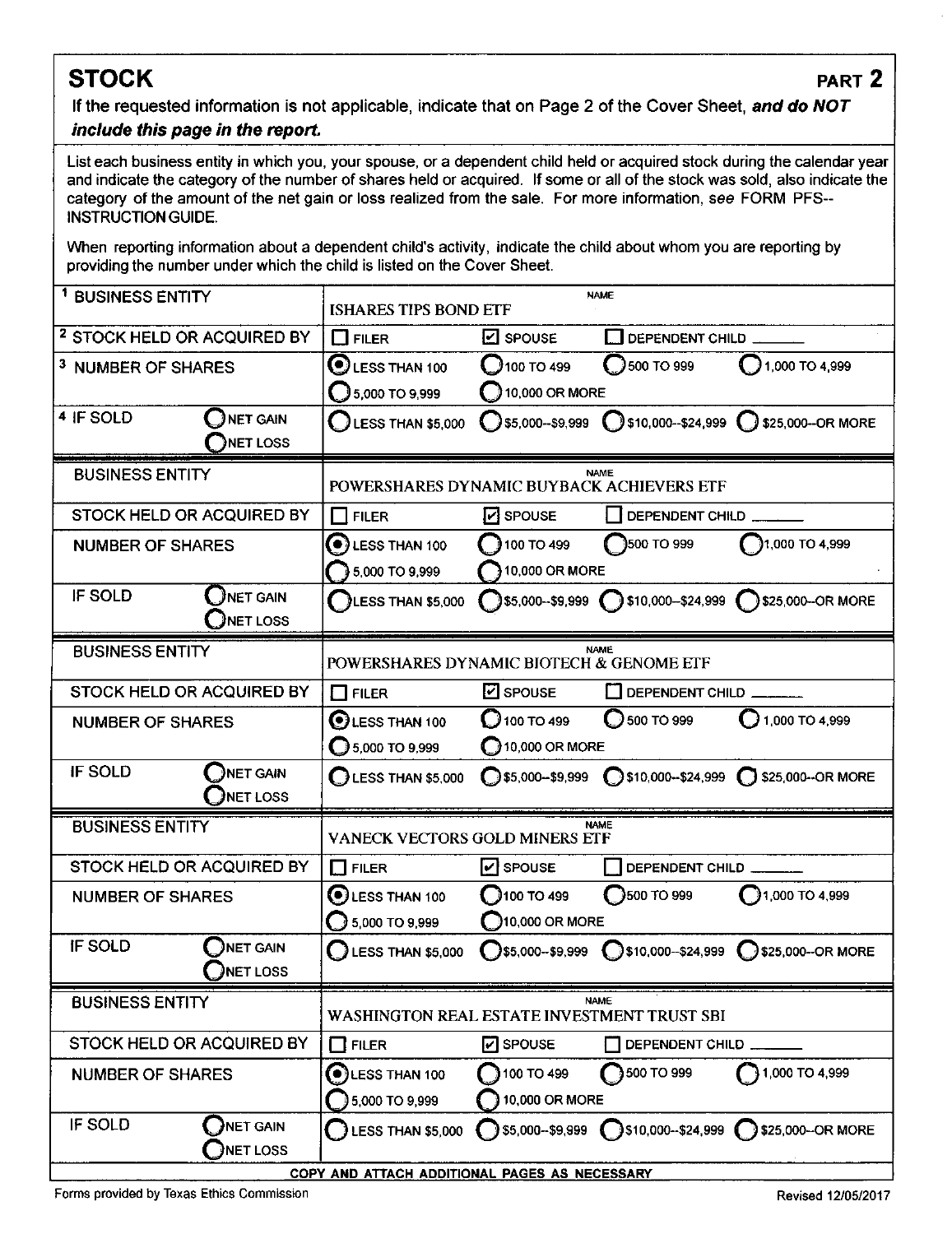# **STOCK PARt2**

**If the requested information is not applicable, indicate that on Page 2 of the Cover Sheet, and do NOT include this page in the report.** 

List each business entity in which you, your spouse, or a dependent child held or acquired stock during the calendar year and indicate the category of the number of shares held or acquired. If some or all of the stock was sold, also indicate the category of the amount of the net gain or loss realized from the sale. For more information, see FORM PFS--INSTRUCTION GUIDE.

When reporting information about a dependent child's activity, indicate the child about whom you are reporting by providing the number under which the child is listed on the Cover Sheet.

| <sup>1</sup> BUSINESS ENTITY           |                                               | <b>NAME</b><br><b>ISHARES TIPS BOND ETF</b> |                                       |                             |                                               |
|----------------------------------------|-----------------------------------------------|---------------------------------------------|---------------------------------------|-----------------------------|-----------------------------------------------|
| <sup>2</sup> STOCK HELD OR ACQUIRED BY |                                               | $\boxdot$ filer                             | $\square$ spouse                      | DEPENDENT CHILD             |                                               |
| <sup>3</sup> NUMBER OF SHARES          |                                               | $\odot$ LESS THAN 100                       | 100 TO 499                            | 500 TO 999                  | 1,000 TO 4,999                                |
|                                        |                                               | 5,000 TO 9,999                              | 10,000 OR MORE                        |                             |                                               |
| 4 IF SOLD                              | <b>NET GAIN</b>                               | LESS THAN \$5,000                           | $999.000 - 59,999$                    |                             | 510,000--\$24,999 (2) \$25,000--OR MORE       |
|                                        | <b>NET LOSS</b>                               |                                             |                                       |                             |                                               |
| <b>BUSINESS ENTITY</b>                 |                                               | POWERSHARES DYNAMIC BUYBACK ACHIEVERS ETF   |                                       | <b>NAME</b>                 |                                               |
| STOCK HELD OR ACQUIRED BY              |                                               | $\nabla$ Filer                              | <b>SPOUSE</b>                         | DEPENDENT CHILD             |                                               |
| <b>NUMBER OF SHARES</b>                | $2 - 2$                                       | 0)<br>LESS THAN 100                         | 100 TO 499                            | 999 OT 000                  | 1,000 TO 4,999                                |
|                                        |                                               | 5,000 TO 9,999                              | 10,000 OR MORE                        |                             |                                               |
| IF SOLD                                | NET GAIN<br><b>NET LOSS</b>                   | <b>LESS THAN \$5,000</b>                    | \$5,000--\$9,999                      |                             | \$10,000-\$24,999 325,000-OR MORE             |
| <b>BUSINESS ENTITY</b>                 |                                               | POWERSHARES DYNAMIC BIOTECH & GENOME ETF    |                                       | NAME                        |                                               |
| STOCK HELD OR ACQUIRED BY              |                                               |                                             |                                       |                             |                                               |
|                                        |                                               | $\boxed{2}$ FILER                           | L_I SPOUSE                            | DEPENDENT CHILD             |                                               |
| <b>NUMBER OF SHARES</b>                |                                               | $\odot$ LESS THAN 100<br>◯ 5,000 TO 9,999   | <b>J</b> 100 TO 499<br>10,000 OR MORE | 500 TO 999                  | 1,000 TO 4 999                                |
| IF SOLD                                | <b>NET GAIN</b>                               |                                             |                                       |                             |                                               |
|                                        | <b>NET LOSS</b>                               | LESS THAN \$5,000                           | $\bigcirc$ \$5,000--\$9,999           | $\bigcap$ \$10,000-\$24,999 | \$25,000 -- OR MORE<br>$\left( \quad \right)$ |
| <b>BUSINESS ENTITY</b>                 |                                               | VANECK VECTORS GOLD MINERS ETF              |                                       | <b>NAME</b>                 | pilot f                                       |
| STOCK HELD OR ACQUIRED BY              |                                               | $\Box$ FILER                                | SPOUSE                                | DEPENDENT CHILD             |                                               |
| <b>NUMBER OF SHARES</b>                |                                               | DLESS THAN 100                              | 100 TO 499                            | 500 TO 999                  | 1 000 TO 4,999                                |
|                                        |                                               | 5,000 TO 9,999                              | 10,000 OR MORE                        |                             |                                               |
| IF SOLD                                | NET GAIN<br>INET LOSS                         | LESS THAN \$5,000                           | \$5,000--\$9,999                      | 1\$10,000--\$24,999         | $\bigcirc$ \$25,000--OR MORE                  |
| <b>BUSINESS ENTITY</b>                 |                                               | WASHINGTON REAL ESTATE INVESTMENT TRUST SBI |                                       | NAME                        |                                               |
| STOCK HELD OR ACQUIRED BY              |                                               | <b>Z FILER</b>                              | SPOUSE                                | DEPENDENT CHILD             |                                               |
| NUMBER OF SHARES                       |                                               | О<br>LESS THAN 100                          | 100 TO 499                            | 500 TO 999                  | 1,000 TO 4,999                                |
|                                        |                                               | 5,000 TO 9,999                              | 10,000 OR MORE                        |                             |                                               |
| IF SOLD                                | NET GAIN<br>NET LOSS                          | LESS THAN \$5,000                           | \$5,000-\$9,999                       | $510,000 - $24,999$         | \$25,000-OR MORE                              |
|                                        | COPY AND ATTACH ADDITIONAL PAGES AS NECESSARY |                                             |                                       |                             |                                               |

Forms provided by Texas Ethics Commission **Revised 12/05/2017** Commission Revised 12/05/2017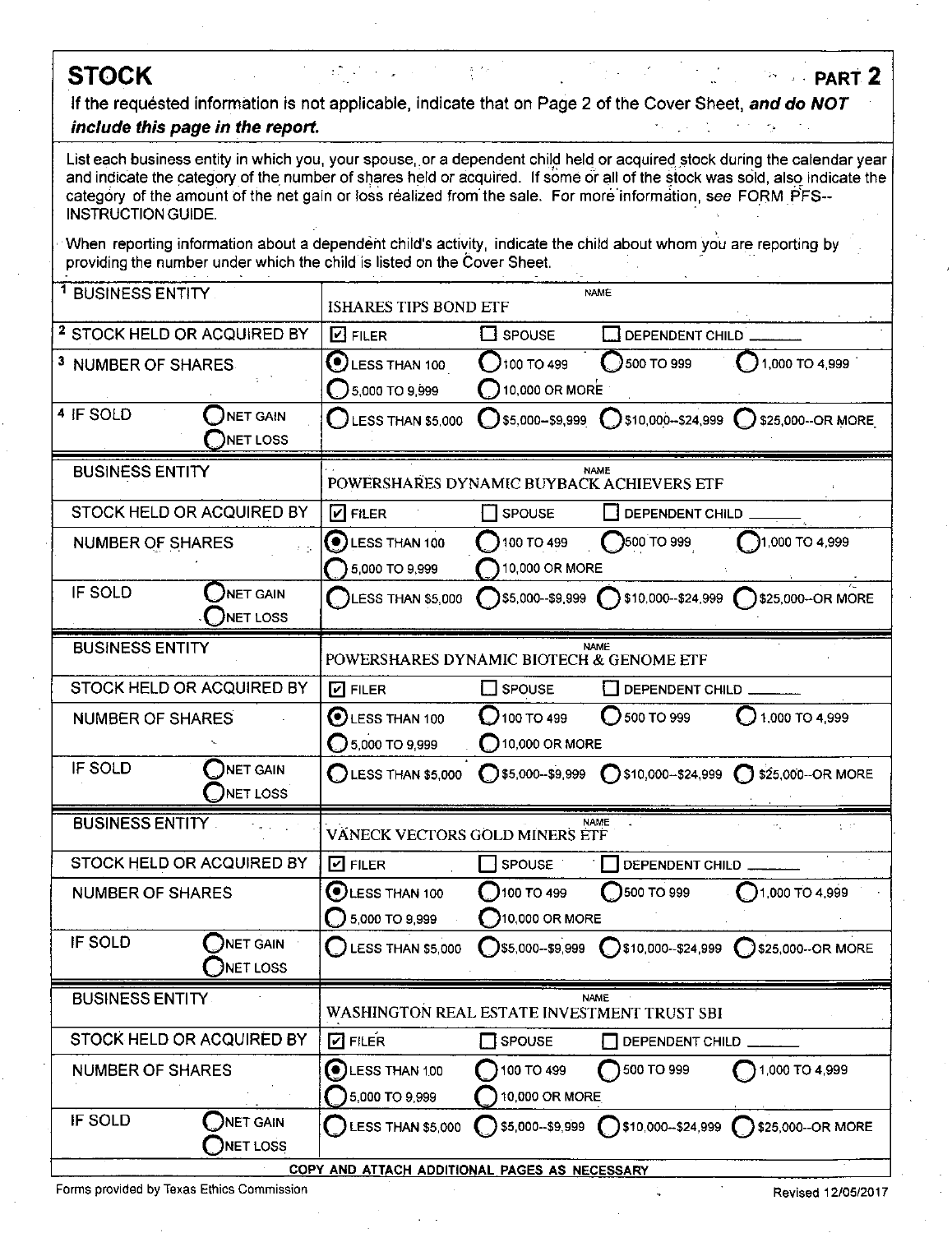**if the requested information is not applicable, indicate that on Page 2 of the Cover Sheet, and do NOT** 

### **include this page in the report.**

List each business entity in which you, your spouse, or a dependent child held or acquired stock during the calendar year and indicate the category of the number of shares held or acquired. If some or all of the stock was sold, also indicate the category of the amount of the net gain or loss realized from the sale. For more information, see FORM PFS-INSTRUCTION GUIDE.

When reporting information about a dependent child's activity, indicate the child about whom you are reporting by providing the number under which the child is listed on the Cover Sheet.

| <sup>1</sup> BUSINESS ENTITY           |                                               | WISDOMTREE JAPAN SMALL CAP DIVIDEND ETF |                             | <b>NAME</b>           |                                                          |  |
|----------------------------------------|-----------------------------------------------|-----------------------------------------|-----------------------------|-----------------------|----------------------------------------------------------|--|
| <sup>2</sup> STOCK HELD OR ACQUIRED BY |                                               | <b>D</b> FILER                          | <b>TI SPOUSE</b>            | DEPENDENT CHILD       |                                                          |  |
| <sup>3</sup> NUMBER OF SHARES          |                                               | $\mathbf{\mathbf{\odot}}$ less than 100 | 100 TO 499                  | 500 TO 999            | $\bigcup$ 1,000 TO 4,999                                 |  |
|                                        |                                               | 5,000 TO 9,999                          | 10,000 OR MORE              |                       |                                                          |  |
| 4 IF SOLD                              | $\Box$ NET GAIN                               | LESS THAN \$5,000                       | S5,000-\$9,999              |                       | $\bigcirc$ \$10,000-\$24,999 $\bigcirc$ \$25,000-OR MORE |  |
|                                        | INET LOSS                                     |                                         |                             |                       |                                                          |  |
| <b>BUSINESS ENTITY</b>                 |                                               | ANNALY CAPITAL MANAGEMENT INC           |                             | <b>NAME</b>           |                                                          |  |
| STOCK HELD OR ACQUIRED BY              |                                               | <b>FILER</b><br>$\mathcal{L}$           | $ v $ SPOUSE                | DEPENDENT CHILD       |                                                          |  |
| <b>NUMBER OF SHARES</b>                |                                               | O<br>LESS THAN 100                      | 100 TO 499                  | 3500 TO 999           | }1,000 TO 4,999                                          |  |
|                                        |                                               | 5,000 TO 9,999                          | 10,000 OR MORE              |                       |                                                          |  |
| IF SOLD                                | NET GAIN<br><b>NET LOSS</b>                   | LESS THAN \$5,000                       |                             |                       | S5,000--\$9,999 S10,000--\$24,999 S25,000--OR MORE       |  |
| <b>BUSINESS ENTITY</b>                 |                                               | BERKSHIRE HATHAWAY INC DE CL B NEW      |                             | NAME                  |                                                          |  |
|                                        |                                               |                                         |                             |                       |                                                          |  |
| STOCK HELD OR ACQUIRED BY              |                                               | <b>FILER</b><br>H                       | $\mathbb Z$ SPOUSE          | LI DEPENDENT CHILD    |                                                          |  |
| <b>NUMBER OF SHARES</b>                |                                               | $\odot$ LESS THAN 100                   | $100$ TO 499                | $\bigcirc$ 500 TO 999 | $1,000$ TO 4,999                                         |  |
| IF SOLD                                | NET GAIN                                      | $5,000$ TO 9,999                        | 10,000 OR MORE              |                       |                                                          |  |
|                                        | NET LOSS                                      | $\bigcirc$ LESS THAN \$5,000            | $\bigcirc$ \$5,000-\$9,999  | $Q$ \$10,000-\$24,999 | 325,000-OR MORE                                          |  |
| <b>BUSINESS ENTITY</b>                 |                                               | <b>ISHARES SILVER TRUST</b>             |                             | <b>NAME</b>           |                                                          |  |
| STOCK HELD OR ACQUIRED BY              |                                               | ΙI<br><b>FILER</b>                      | I <b>√I</b> SPOUSE          | DEPENDENT CHILD.      |                                                          |  |
| <b>NUMBER OF SHARES</b>                |                                               | <b>OLESS THAN 100</b>                   | 100 TO 499                  | 3500 TO 999           | $\bigcirc$ 1,000 TO 4,999                                |  |
|                                        |                                               | 5,000 TO 9,999                          | 10,000 OR MORE              |                       |                                                          |  |
| IF SOLD                                | <b>NET GAIN</b><br><b>NET LOSS</b>            | <b>LESS THAN \$5,000</b>                | $\bigcirc$ \$5,000--\$9,999 | S10,000--\$24,999     | $\bigcirc$ \$25,000-OR MORE                              |  |
| <b>BUSINESS ENTITY</b>                 |                                               |                                         |                             | <b>NAME</b>           |                                                          |  |
|                                        |                                               | ISHARES MSCI EMERGING MARKETS ETF       |                             |                       |                                                          |  |
| STOCK HELD OR ACQUIRED BY              |                                               | $\Box$ FILER                            | $\boxed{c}$ SPOUSE          | DEPENDENT CHILD       |                                                          |  |
| <b>NUMBER OF SHARES</b>                |                                               | LESS THAN 100<br>(C)                    | 100 TO 499                  | 500 TO 999            | 1,000 TO 4,999                                           |  |
|                                        |                                               | 5,000 TO 9,999                          | 10,000 OR MORE              |                       |                                                          |  |
| IF SOLD                                | <b>JNET GAIN</b><br>NET LOSS                  | <b>LESS THAN \$5,000</b>                | \$5,000--\$9,999            |                       | 510,000--\$24,999 325,000--OR MORE                       |  |
|                                        | COPY AND ATTACH ADDITIONAL PAGES AS NECESSARY |                                         |                             |                       |                                                          |  |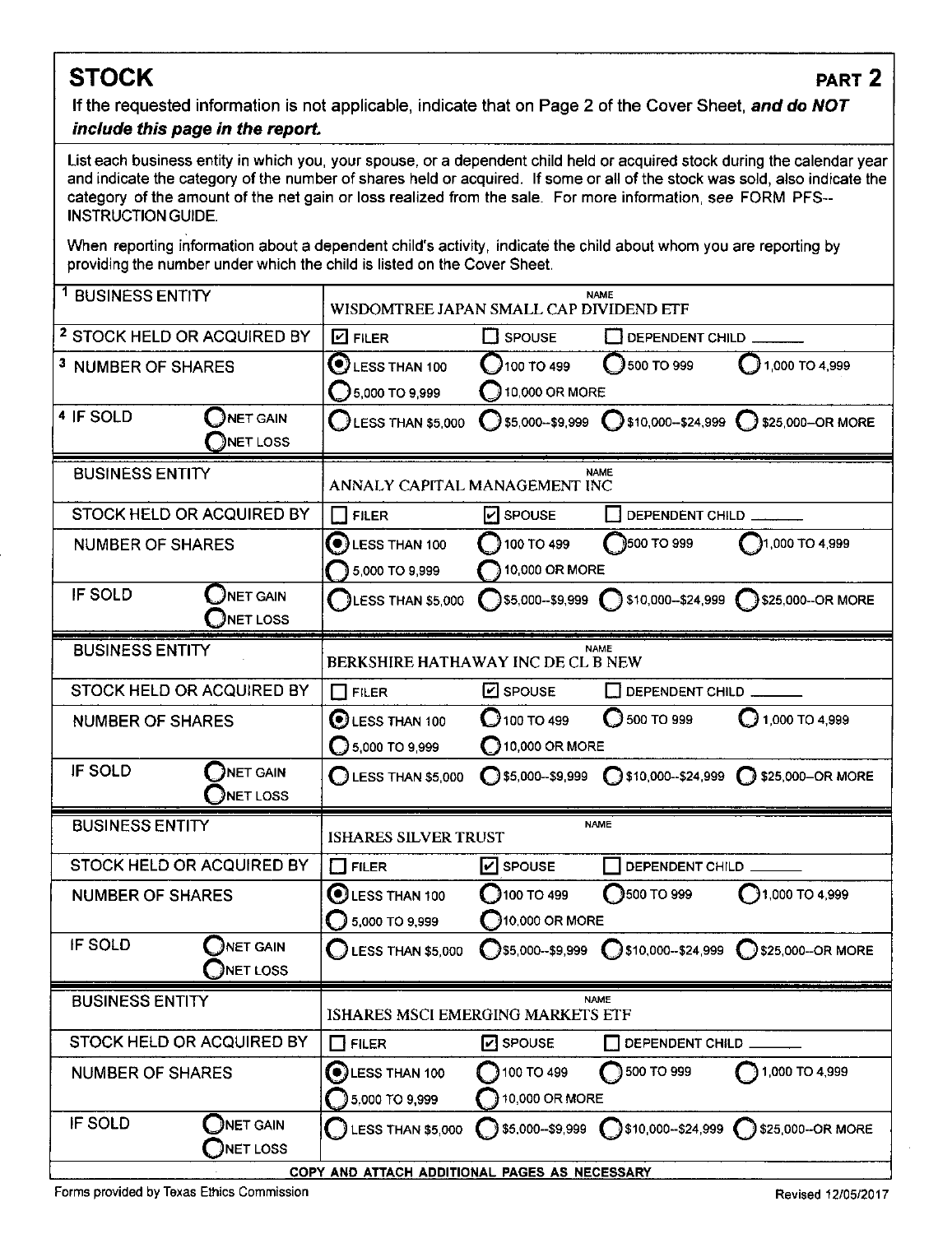**If the requested information is not applicable, indicate that on Page 2 of the Cover Sheet, and do NOT include this page in the report.** 

#### List each business entity in which you, your spouse, or a dependent child held or acquired stock during the calendar year and indicate the category of the number of shares held or acquired. If some or all of the stock was sold, also indicate the category of the amount of the net gain or loss realized from the sale. For more information, see FORM PFS~ INSTRUCTION GUIDE.

When reporting information about a dependent child's activity, indicate the child about whom you are reporting by providing the number under which the child is listed on the Cover Sheet.

| <sup>1</sup> BUSINESS ENTITY           |                              | WISDOMTREE JAPAN SMALL CAP DIVIDEND ETF       |                            | <b>NAME</b>                              |                                   |
|----------------------------------------|------------------------------|-----------------------------------------------|----------------------------|------------------------------------------|-----------------------------------|
| <sup>2</sup> STOCK HELD OR ACQUIRED BY |                              | $\Box$ FILER                                  | $E$ spouse                 | DEPENDENT CHILD                          |                                   |
| <sup>3</sup> NUMBER OF SHARES          |                              | LESS THAN 100                                 | 100 T0 499                 | 500 TO 999                               | <b>1,000 TO 4,999</b>             |
|                                        |                              | 5,000 TO 9,999                                | 10,000 OR MORE             |                                          |                                   |
| 4 IF SOLD                              | <b>NET GAIN</b>              | LESS THAN \$5,000                             | $5,000 - 59,999$           | $\bigcirc$ \$10,000--\$24,999 $\bigcirc$ | \$25,000 -- OR MORE               |
|                                        | <b>JNET LOSS</b>             |                                               |                            |                                          |                                   |
| <b>BUSINESS ENTITY</b>                 |                              |                                               |                            | <b>NAME</b>                              |                                   |
| STOCK HELD OR ACQUIRED BY              |                              | $\Box$ FILER                                  | <b>SPOUSE</b>              | DEPENDENT CHILD                          |                                   |
| <b>NUMBER OF SHARES</b>                |                              | LESS THAN 100                                 | 100 TO 499                 | 3500 TO 999                              | 1,000 TO 4,999                    |
|                                        |                              | 5,000 TO 9,999                                | 10,000 OR MORE             |                                          |                                   |
| <b>IF SOLD</b>                         | $\sum$ NET GAIN<br>NET LOSS  | LESS THAN \$5,000                             | \$5,000--\$9,999           |                                          | \$10,000-\$24,999 325,000-OR MORE |
| <b>BUSINESS ENTITY</b>                 |                              |                                               |                            | <b>NAME</b>                              |                                   |
|                                        |                              |                                               |                            |                                          |                                   |
| STOCK HELD OR ACQUIRED BY              |                              | <b>FILER</b><br>ΠŦ                            | $\Box$ SPOUSE              | DEPENDENT CHILD _______                  |                                   |
| <b>NUMBER OF SHARES</b>                |                              | LESS THAN 100                                 | 100T0499                   | 500 TO 999                               | $1,000$ TO 4.999                  |
|                                        |                              | 5,000 TO 9,999                                | 10,000 OR MORE             |                                          |                                   |
| IF SOLD                                | <b>JNET GAIN</b><br>NET LOSS | LESS THAN \$5,000                             | $\bigcirc$ \$5,000-\$9,999 |                                          | 525,000--0R MORE                  |
| <b>BUSINESS ENTITY</b>                 |                              |                                               |                            | <b>NAME</b>                              |                                   |
| STOCK HELD OR ACQUIRED BY              |                              | $\Box$ FILER                                  | <b>SPOUSE</b>              | DEPENDENT CHILD                          |                                   |
| <b>NUMBER OF SHARES</b>                |                              | LESS THAN 100                                 | 100 TO 499                 | 3500 TO 999                              | 1,000 TO 4,999                    |
|                                        |                              | 5,000 TO 9,999                                | $\bigcirc$ 10,000 OR MORE  |                                          |                                   |
| <b>IF SOLD</b>                         | NET GAIN<br><b>JNET LOSS</b> | LESS THAN \$5,000                             | 35,000--\$9,999            | <b>3510,000--\$24,999</b>                | 525,000 -- OR MORE                |
| <b>BUSINESS ENTITY</b>                 |                              |                                               |                            | <b>NAME</b>                              |                                   |
| STOCK HELD OR ACQUIRED BY              |                              | $\Box$ FILER                                  | SPOUSE<br>- 1              | DEPENDENT CHILD                          |                                   |
| <b>NUMBER OF SHARES</b>                |                              | <b>LESS THAN 100</b>                          | 100 TO 499                 | 500 TO 999                               | 1,000 TO 4,999                    |
|                                        |                              | 5,000 TO 9,999                                | 10,000 OR MORE             |                                          |                                   |
| IF SOLD                                | NET GAIN<br>NET LOSS         | LESS THAN \$5,000                             | \$5,000--\$9,999           |                                          | S10,000-\$24,999 325,000-OR MORE  |
|                                        |                              | COPY AND ATTACH ADDITIONAL PAGES AS NECESSARY |                            |                                          |                                   |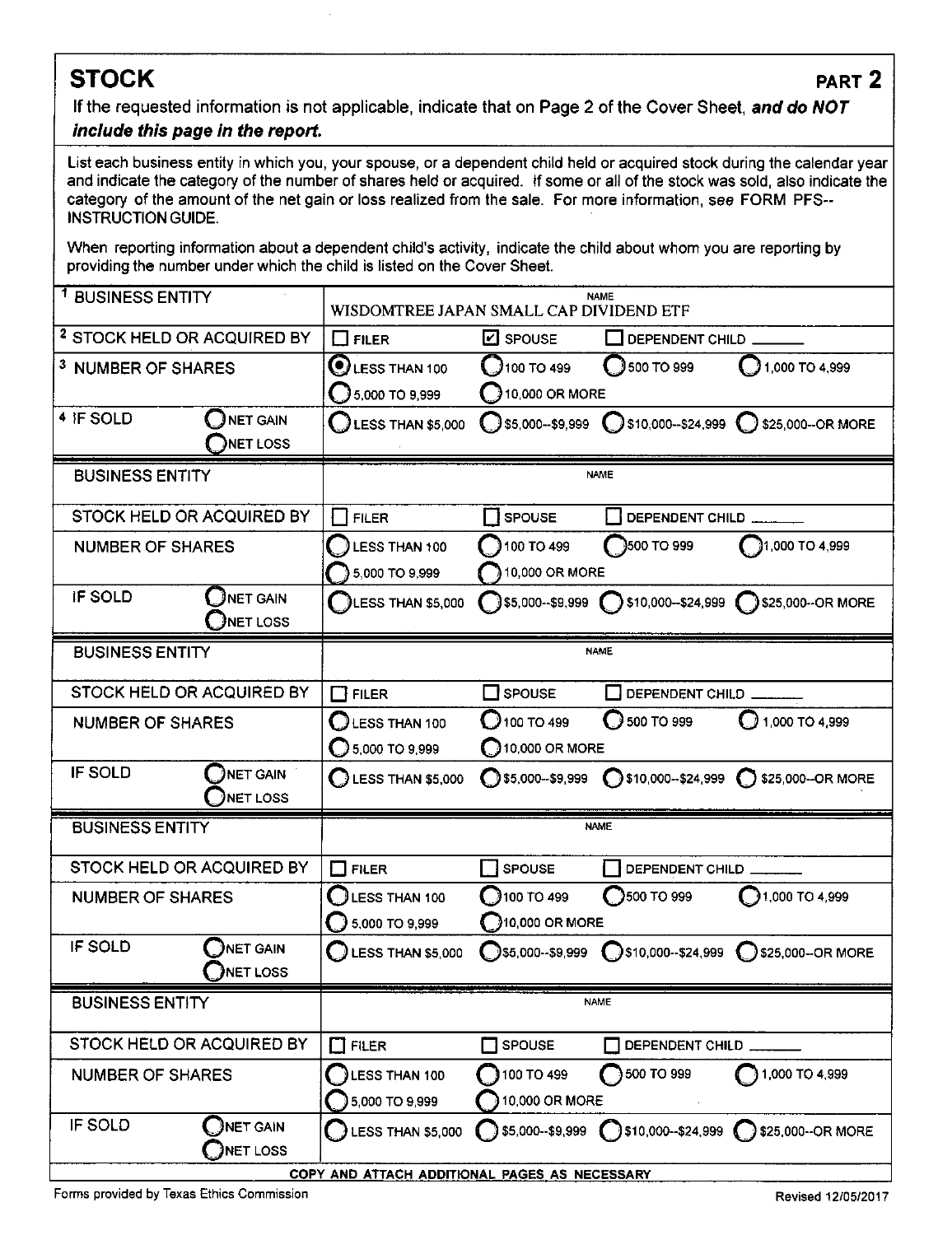# **MUTUAL FUNDS** PART 4

If the requested information is not applicable, indicate that on Page 2 of the Cover Sheet, and do NOT include this page in the report.

List each mutual fund and the number of shares in that mutual fund that you, your spouse, or a dependent child held or acquired during the calendar year and indicate the category of the number of shares of mutual funds held or acquired. If some or all of the shares of a mutual fund were sold, also indicate the category of the amount of the net gain or loss realized from the sale. For more information, see FORM PFS-INSTRUCTION GUIDE.

When reporting information about a dependent child's activity, indicate the child about whom you are reporting by providing the number under which the child is listed on the Cover Sheet.

| 1 MUTUAL FUND                                              | SATURNA SEXTANT INTL            |                                      | <b>NAME</b>            |                                                                                                       |
|------------------------------------------------------------|---------------------------------|--------------------------------------|------------------------|-------------------------------------------------------------------------------------------------------|
| 2 SHARES OF MUTUAL FUND<br><b>HELD OR ACQUIRED BY</b>      | $\square$ FILER                 | $\Box$ SPOUSE                        | DEPENDENT CHILD ______ |                                                                                                       |
| <b>3 NUMBER OF SHARES</b><br>OF MUTUAL FUND                | LESS THAN 100<br>5,000 TO 9,999 | $\odot$ 100 TO 499<br>10,000 OR MORE | 500 TO 999             | 1,000 TO 4,999                                                                                        |
| NET GAIN<br>4 IF SOLD<br><b>NET LOSS</b>                   | $\bigcap$ LESS THAN \$5,000     |                                      |                        | S5,000-\$9,999 S10,000-\$24,999 S25,000-OR MORE                                                       |
| <b>MUTUAL FUND</b>                                         | SOUND SHORE INVESTOR CL         |                                      | <b>NAME</b>            |                                                                                                       |
| SHARES OF MUTUAL FUND<br><b>HELD OR ACQUIRED BY</b>        | $\boxtimes$ Filer               | $\Box$ spouse                        | DEPENDENT CHILD        |                                                                                                       |
| NUMBER OF SHARES<br>OF MUTUAL FUND                         | LESS THAN 100<br>5,000 TO 9,999 | $\odot$ 100 TO 499<br>10,000 OR MORE | 500 TO 999             | 1,000 TO 4,999                                                                                        |
| IF SOLD<br><b>NET GAIN</b><br><b>NET LOSS</b>              |                                 |                                      |                        | LESS THAN \$5,000 (S5,000-\$9,999 (S10,000-\$24,999 (S25,000-OR MORE                                  |
| MUTUAL FUND                                                | SATURNA SEXTANT INTL            |                                      | <b>NAME</b>            |                                                                                                       |
| <b>SHARES OF MUTUAL FUND</b><br><b>HELD OR ACQUIRED BY</b> | $\Box$ Filer                    | $\overline{\mathbf{C}}$ spouse       | DEPENDENT CHILD        |                                                                                                       |
| <b>NUMBER OF SHARES</b><br>OF MUTUAL FUND                  | LESS THAN 100<br>5,000 TO 9,999 | $\odot$ 100 TO 499<br>10,000 OR MORE | 500 TO 999             | 1,000 TO 4,999                                                                                        |
| <b>NET GAIN</b><br>IF SOLD<br><b>NET LOSS</b>              |                                 |                                      |                        | LESS THAN \$5,000 $\bigcirc$ \$5,000-\$9,999 $\bigcirc$ \$10,000-\$24,999 $\bigcirc$ \$25,000-OR MORE |
| COPY AND ATTACH ADDITIONAL PAGES AS NECESSARY              |                                 |                                      |                        |                                                                                                       |

Forms provided by Texas Ethics Commission Revised 12/05/2017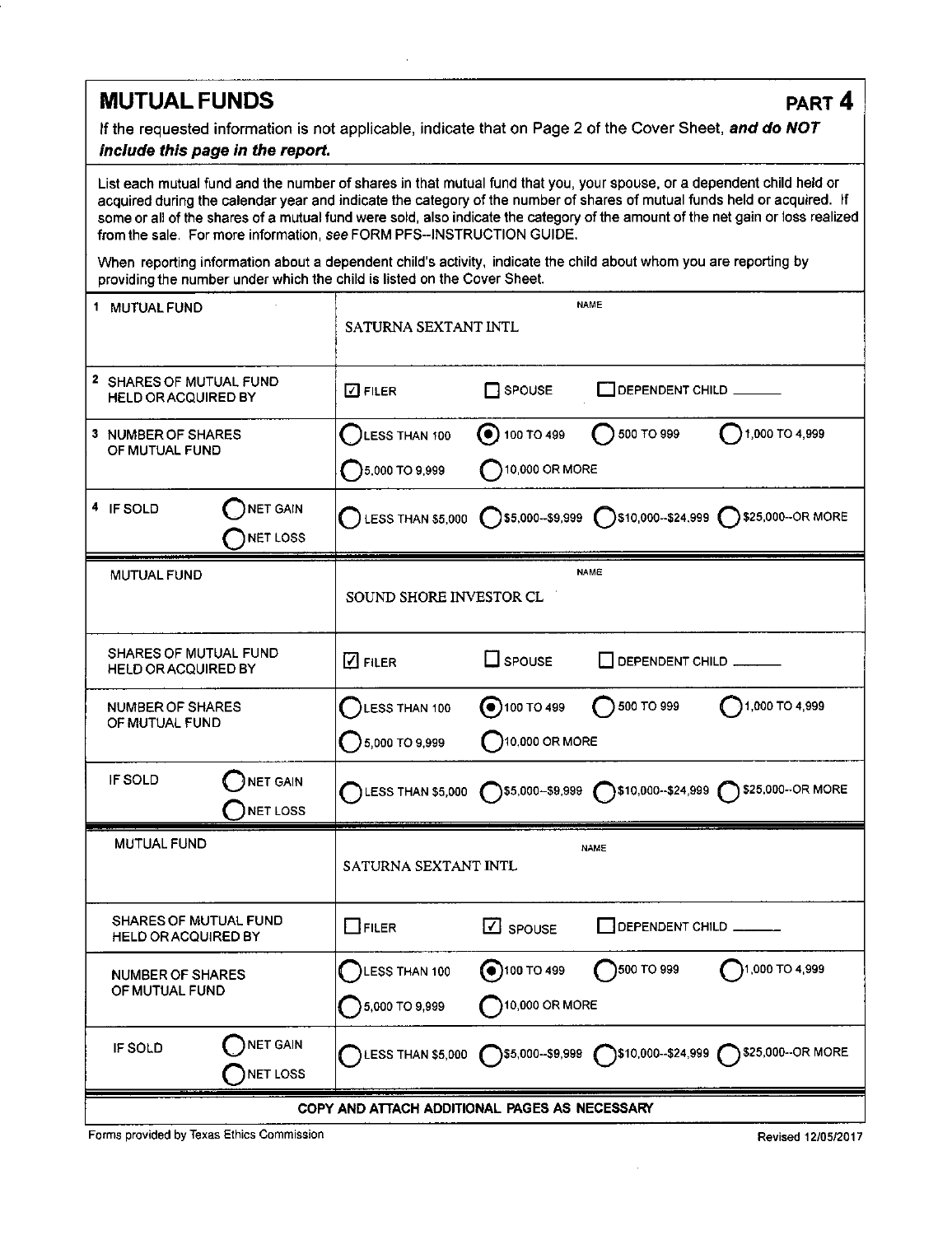# **MUTUAL FUNDS Example 2018 PART<sup>4</sup>**

If the requested information is not applicable, indicate that on Page 2 of the Cover Sheet, and do NOT. include this page in the report. The include  $r$  -i-r  $r$ -r  $r$ -r  $r$  -i-r  $r$ -r  $r$ -r  $r$ 

List each mutual fund and the number of shares in that mutual fund that you, your spouse, or a dependent child held.or acquired during the calendar year and indicate the category of the number of shares of mutual funds held or acquired. If some or all of the shares of a mutual fund were sold, also indicate the category of the amount of the net gain or loss realized from the sale. For more information, see FORM PFS~INSTRUCTION GUIDE.

When reporting information about a dependent child's activity, indicate the child about whom you are reporting by providing the number under which the child is listed on the Cover Sheet.

| 1 MUTUAL FUND                                              | SOUND SHORE INVESTOR CL                                                                                          |                   | <b>NAME</b>                                   |                                                                                                    |  |
|------------------------------------------------------------|------------------------------------------------------------------------------------------------------------------|-------------------|-----------------------------------------------|----------------------------------------------------------------------------------------------------|--|
| 2 SHARES OF MUTUAL FUND<br>HELD OR ACQUIRED BY             | $\Box$ FILER                                                                                                     | $\sqrt{2}$ SPOUSE | $\rceil$ DEPENDENT CHILD $\rule{1em}{0.15mm}$ |                                                                                                    |  |
| 3 NUMBER OF SHARES<br>χř.<br>OF MUTUAL FUND                | $\bigodot$ LESS THAN 100                                                                                         | 100 TO 499        | $\bigcirc$ 500 TO 999                         | 1,000 TO 4,999                                                                                     |  |
|                                                            | 5,000 TO 9:999                                                                                                   | 10,000 OR MORE    |                                               |                                                                                                    |  |
| 4 IF SOLD<br>NET GAIN<br><b>NET LOSS</b>                   |                                                                                                                  |                   |                                               | C LESS THAN \$5,000 C \$5,000--\$9,999 C \$10,000--\$24,999 C \$25,000--OR MORE                    |  |
| MUTUAL FUND                                                | VANGUARD TARGET RETIREMENT 2045 TRUST I                                                                          |                   | <b>NAME</b>                                   |                                                                                                    |  |
| SHARES OF MUTUAL FUND<br><b>HELD OR ACQUIRED BY</b>        | <b>D</b> FILER                                                                                                   | $\Box$ spouse     | DEPENDENT CHILD                               |                                                                                                    |  |
| NUMBER OF SHARES<br>OF MUTUAL FUND                         | $\Box$ ) LESS THAN 100                                                                                           | 100 TO 499        | $\odot$ 500 TO 999                            | 1,000 TO 4,999                                                                                     |  |
|                                                            | 5,000 TO 9,999                                                                                                   | 10,000 OR MORE    |                                               |                                                                                                    |  |
| IF SOLD<br><b>NET GAIN</b><br>NET LOSS                     |                                                                                                                  |                   |                                               | LESS THAN \$5,000 $\bigcap$ \$5,000-\$9,999 $\bigcap$ \$10,000-\$24,999 $\bigcap$ \$25,000-OR MORE |  |
| <b>MUTUAL FUND</b>                                         | TD AMERITRADE ROLLOVER ACCT                                                                                      |                   | <b>NAME</b>                                   |                                                                                                    |  |
| <b>SHARES OF MUTUAL FUND</b><br><b>HELD OR ACQUIRED BY</b> | $\blacksquare$ FILER                                                                                             | SPOUSE            | DEPENDENT CHILD                               |                                                                                                    |  |
| <b>NUMBER OF SHARES</b>                                    | $\odot$ LESS THAN 100                                                                                            | 100 T0 499        | $\bigcap$ 500 TO 999                          | 1,000 TO 4,999                                                                                     |  |
| OF MUTUAL FUND                                             | 5,000 TO 9,999                                                                                                   | 10,000 OR MORE    |                                               |                                                                                                    |  |
| <b>NET GAIN</b><br>IF SOLD<br><b>NET LOSS</b>              | $\bigcirc$ LESS THAN \$5,000 $\bigcirc$ \$5,000-\$9,999 $\bigcirc$ \$10,000-\$24,999 $\bigcirc$ \$25,000-OR MORE |                   |                                               |                                                                                                    |  |
| COPY AND ATTACH ADDITIONAL PAGES AS NECESSARY              |                                                                                                                  |                   |                                               |                                                                                                    |  |

Forms provided by Texas Ethics Commission **Revised 12/05/2017** Commission Revised 12/05/2017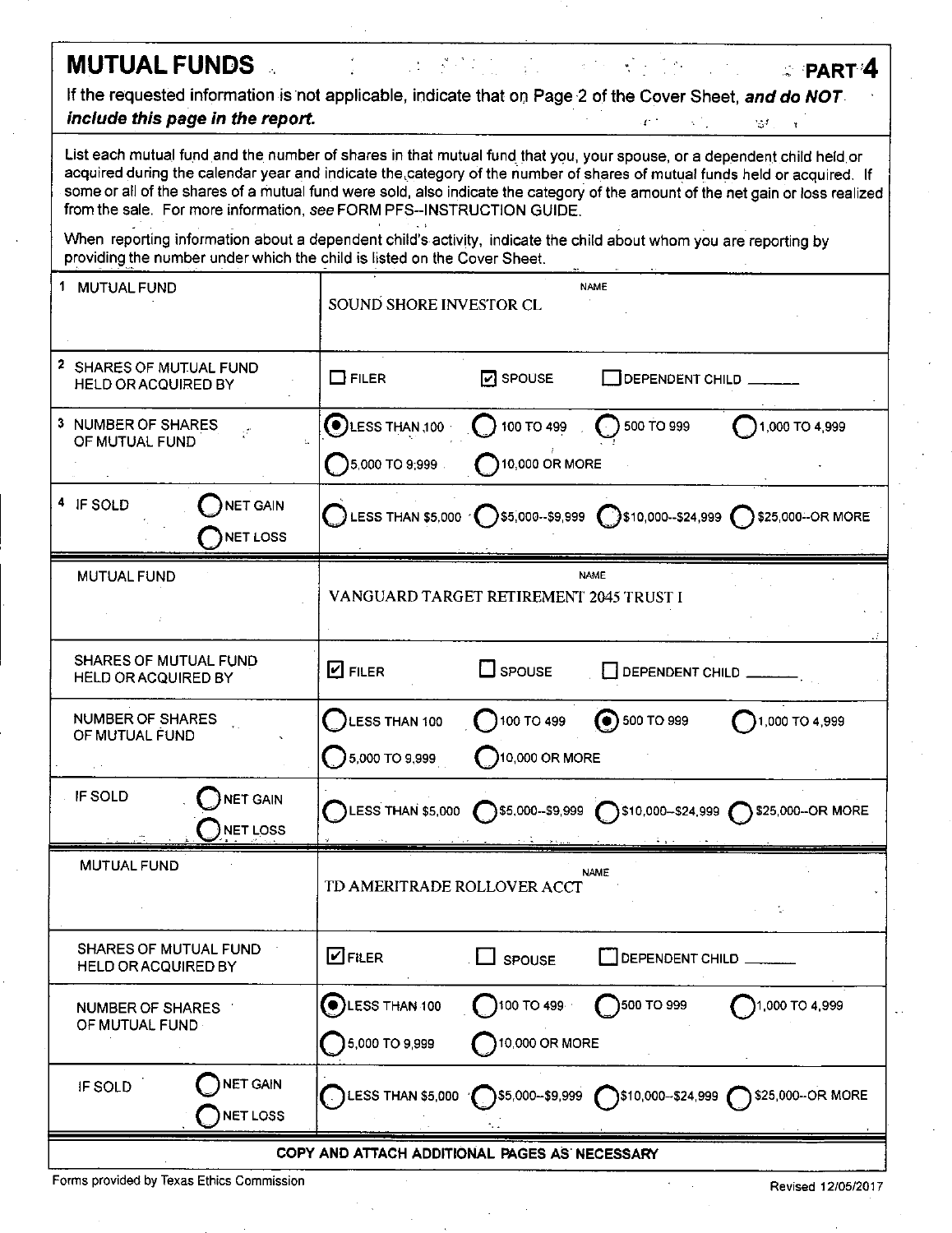# PERSONAL NOTES AND LEASE AGREEMENTS PART 6

If the requested information is not applicable, indicate that on Page 2 of the Cover Sheet, and do NOT

#### include this page in the report.

Identify each guarantor of a loan and each person or financial institution to whom you, your spouse, or a dependent child had a total financial liability of more than \$1,000 in the form of a personal note or notes or lease agreement at any time during the calendar year and indicate the category of the amount of the liability. For more information, see FORM PFS~INSTRUCTION GUIDE.

When reporting information about a dependent child's activity, indicate the child about whom you are reporting by providing the number under which the child is listed on the Cover Sheet.

| 1<br>PERSON OR INSTITUTION<br><b>HOLDING NOTE OR</b><br><b>LEASE AGREEMENT</b> | Frank P. Ward III & Marion Elizabeth Ward |                                            |                                                                                     |
|--------------------------------------------------------------------------------|-------------------------------------------|--------------------------------------------|-------------------------------------------------------------------------------------|
| $\overline{\mathbf{2}}$<br><b>LIABILITY OF</b>                                 | $\nabla$ FILER                            | $\sqrt{ }$ SPOUSE                          | DEPENDENT CHILD                                                                     |
| 3<br><b>GUARANTOR</b>                                                          |                                           | Cornerstone Home Lending/SunTrust Mortgage |                                                                                     |
| $\overline{\mathbf{4}}$<br><b>AMOUNT</b>                                       | \$1,000-\$4,999                           |                                            | $\bigcirc$ \$5,000-\$9,999 $\bigcirc$ \$10,000-\$24,999 $\bigcirc$ \$25,000-OR MORE |
| PERSON OR INSTITUTION<br><b>HOLDING NOTE OR</b><br><b>LEASE AGREEMENT</b>      | Frank P. Ward III                         |                                            |                                                                                     |
| <b>LIABILITY OF</b>                                                            | $\Box$ FILER                              | SPOUSE                                     | DEPENDENT CHILD                                                                     |
| <b>GUARANTOR</b>                                                               | Nissan Motor Acceptance Corporation       |                                            |                                                                                     |
| <b>AMOUNT</b>                                                                  | 31,000--\$4,999                           |                                            | ● \$5,000-\$9,999 310,000-\$24,999 325,000-OR MORE                                  |
| PERSON OR INSTITUTION<br><b>HOLDING NOTE OR</b><br><b>LEASE AGREEMENT</b>      | Frank P. Ward III                         |                                            |                                                                                     |
| <b>LIABILITY OF</b>                                                            | $\sqrt{ }$ FILER                          | SPOUSE                                     | DEPENDENT CHILD                                                                     |
| <b>GUARANTOR</b>                                                               | Honda Financial Services                  |                                            |                                                                                     |
| <b>AMOUNT</b>                                                                  | $\bigcap$ \$1,000--\$4,999                |                                            | <b>●</b> \$5,000--\$9,999 ● \$10,000--\$24,999 ● \$25,000-OR MORE                   |
| COPY AND ATTACH ADDITIONAL PAGES AS NECESSARY                                  |                                           |                                            |                                                                                     |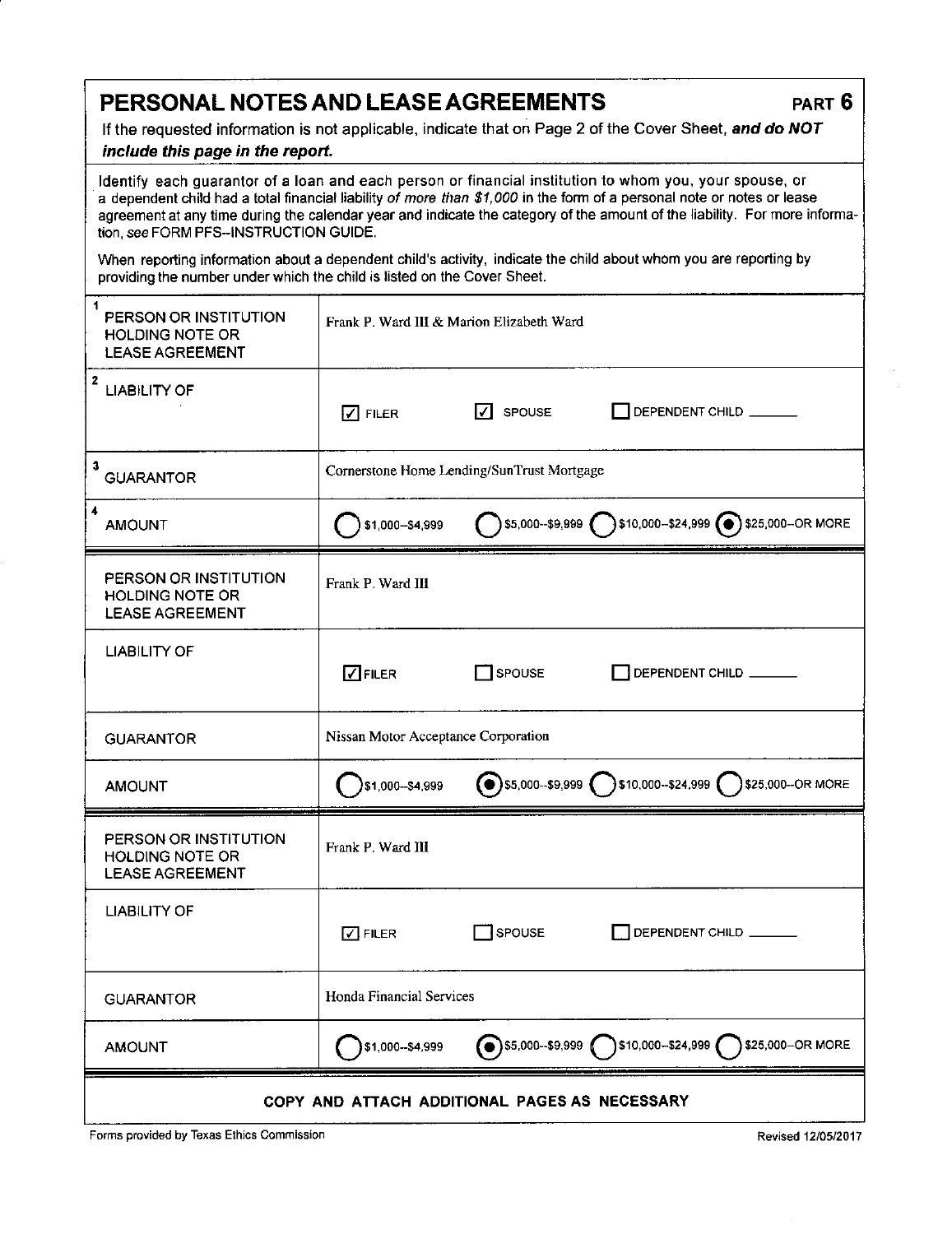# INTERESTS IN REAL PROPERTY PART 7A

If the requested information is not applicable, indicate that on Page 2 of the Cover Sheet, and do NOT include this page in the report.

Describe all beneficial interests in real property held or acquired by you, your spouse, or a dependent child during the calendar year. If the interest was sold, also indicate the category of the amount of the net gain or loss realized from the sale. For an explanation of "beneficial interest" and other specific directions for completing this section, see FORM PFS-INSTRUCTION GUIDE.

When reporting information about a dependent child's activity, indicate the child about whom you are reporting by providing the number under which the child is listed on the Cover Sheet.

| 1<br>HELD OR ACQUIRED BY                                                                                     | $\boxdot$ FILER                                                                                           | $\Box$ SPOUSE | $\Box$ DEPENDENT CHILD                                                                                   |
|--------------------------------------------------------------------------------------------------------------|-----------------------------------------------------------------------------------------------------------|---------------|----------------------------------------------------------------------------------------------------------|
| <sup>2</sup> STREET ADDRESS<br><b>NOT AVAILABLE</b>                                                          | STREET ADDRESS, INCLUDING CITY, COUNTY, AND STATE<br>10902 Medfield Court, Austin, Travis County, TX      |               |                                                                                                          |
| $\mathbf{3}$<br><b>DESCRIPTION</b><br>LOTS<br>O<br><b>ACRES</b>                                              | NUMBER OF LOTS OR ACRES AND NAME OF COUNTY WHERE LOCATED<br>1 lot (on which our home sits), Travis County |               |                                                                                                          |
| 4<br><b>NAMES OF PERSONS</b><br><b>RETAINING AN INTEREST</b><br>NOT APPLICABLE<br>(SEVERED MINERAL INTEREST) |                                                                                                           |               |                                                                                                          |
| 5<br>IF SOLD<br><b>NET GAIN</b><br><b>NET LOSS</b>                                                           |                                                                                                           |               | LESS THAN \$5,000 $\bigcirc$ \$5,000--\$9,999 $\bigcirc$ \$10,000--\$24,999 $\bigcirc$ \$25,000--OR MORE |
| HELD OR ACQUIRED BY                                                                                          | $\square$ FILER                                                                                           | <b>SPOUSE</b> | DEPENDENT CHILD                                                                                          |
| <b>STREET ADDRESS</b><br>NOT AVAILABLE                                                                       |                                                                                                           |               | STREET ADDRESS, INCLUDING CITY, COUNTY, AND STATE                                                        |
| <b>DESCRIPTION</b><br>LOTS<br>ACRES                                                                          | NUMBER OF LOTS OR ACRES AND NAME OF COUNTY WHERE LOCATED                                                  |               |                                                                                                          |
| NAMES OF PERSONS<br><b>RETAINING AN INTEREST</b><br>NOT APPLICABLE<br>(SEVERED MINERAL INTEREST)             |                                                                                                           |               |                                                                                                          |
| IF SOLD<br>NET GAIN<br>NETLOSS                                                                               |                                                                                                           |               | ◯ LESS THAN \$5,000 ◯ \$5,000-\$9,999 ◯ \$10,000-\$24,999 ◯ \$25,000-OR MORE                             |
|                                                                                                              |                                                                                                           |               |                                                                                                          |

Forms provided by Texas Ethics Commission www.ethics.state.tx.us Revised 12/05/2017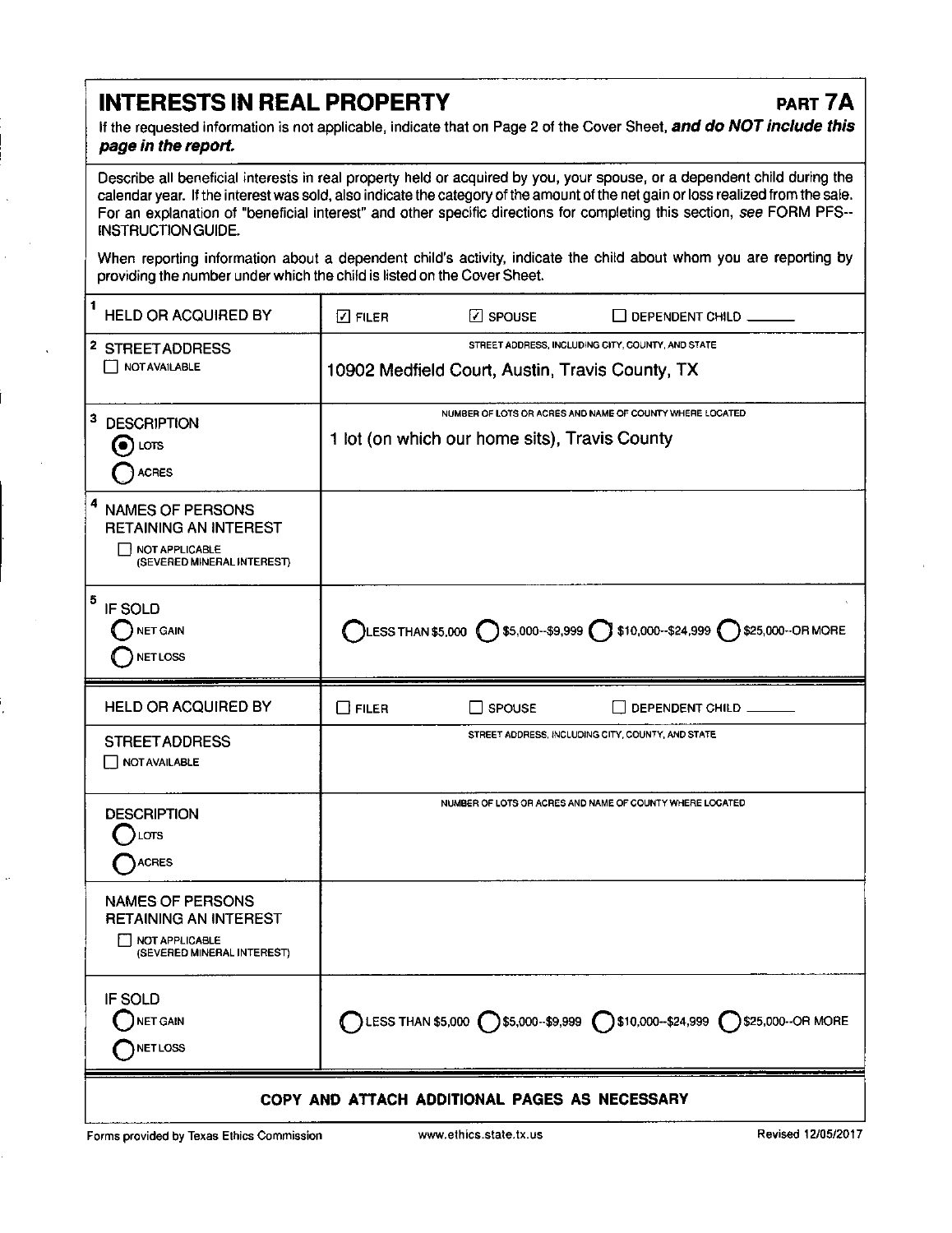## INTERESTS IN BUSINESS ENTITIES FART 7B

If the requested information is not applicable, indicate that on Page 2 of the Cover Sheet, and do NOT include this page in the report.

Describe all beneficial interests in business entities held or acquired by you, your spouse, or a dependent child during the calendar year. If the interest was sold, also indicate the category of the amount of the net gain or loss realized from the sale. For an explanation of "beneficial interest" and other specific directions for completing this section, see FORM PFS-INSTRUCTION GUIDE.

When reporting information about a dependent child's activity, indicate the child about whom you are reporting by providing the number under which the child is listed on the Cover Sheet.

| 1<br>HELD OR ACQUIRED BY                           | $\Box$ Filer                                                                                                 | $\Box$ SPOUSE    | $\Box$ DEPENDENT CHILD $\_\_\_\_\_\_\_\_\_\$                                                                     |
|----------------------------------------------------|--------------------------------------------------------------------------------------------------------------|------------------|------------------------------------------------------------------------------------------------------------------|
| $\overline{2}$<br><b>DESCRIPTION</b>               | NAME AND ADDRESS<br><b>Hat Creek Domain LLC</b><br>4407 Bee Caves Road, Suite 212<br><b>Austin, TX 78746</b> |                  |                                                                                                                  |
| 3<br>IF SOLD<br><b>NET GAIN</b><br><b>NET LOSS</b> |                                                                                                              |                  | $\bigodot$ LESS THAN \$5,000 $\bigcirc$ \$5,000-\$9,999 $\bigcirc$ \$10,000-\$24,999 $\bigcirc$ \$25,000-OR MORE |
| <b>HELD OR ACQUIRED BY</b>                         | $\square$ Filer                                                                                              | $\square$ SPOUSE | $\Box$ DEPENDENT CHILD $\_\_\_\_\_\_\_\_\_\$                                                                     |
| <b>DESCRIPTION</b>                                 |                                                                                                              |                  | NAME AND ADDRESS                                                                                                 |
| IF SOLD<br>NET GAIN<br>NET LOSS                    |                                                                                                              |                  | LESS THAN \$5,000 $\bigcirc$ \$5,000-\$9,999 $\bigcirc$ \$10,000-\$24,999 $\bigcirc$ \$25,000-OR MORE            |
| HELD OR ACQUIRED BY                                | $\square$ FILER                                                                                              | $\Box$ SPOUSE    | DEPENDENT CHILD                                                                                                  |
| <b>DESCRIPTION</b>                                 |                                                                                                              |                  | NAME AND ADDRESS                                                                                                 |
| IF SOLD<br>NET GAIN<br>NET LOSS                    |                                                                                                              |                  | LESS THAN \$5,000 $\bigcirc$ \$5,000--\$9,999 $\bigcirc$ \$10,000--\$24,999 $\bigcirc$ \$25,000--OR MORE         |
| COPY AND ATTACH ADDITIONAL PAGES AS NECESSARY      |                                                                                                              |                  |                                                                                                                  |